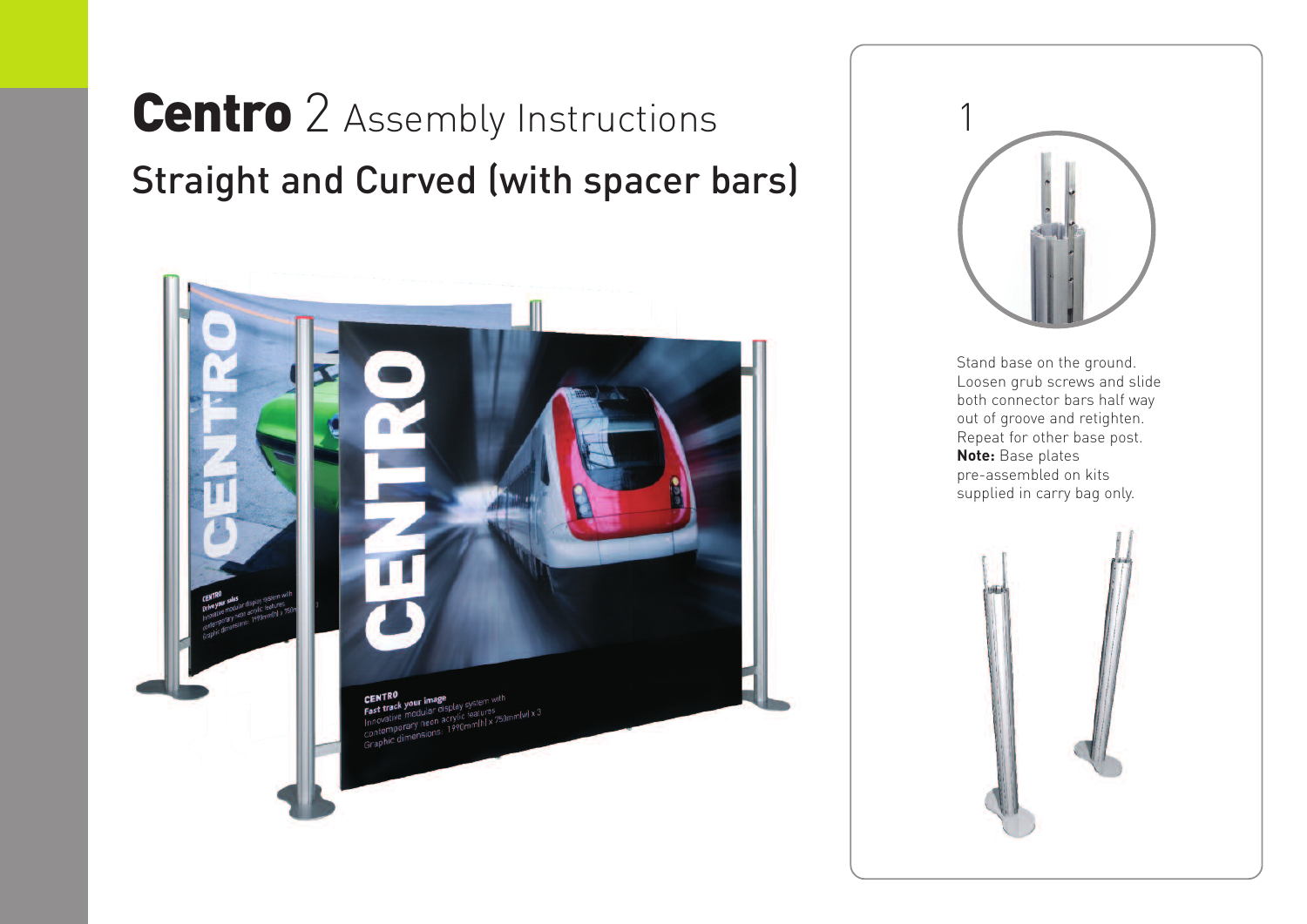



The upper 8-way post end cap has two notches which should align with the connector bar grooves shown in stage 4.

Join posts and tighten the grub screws to make assembly secure. Repeat for other base post.



The adjustable feet should be screwed into the horizontal 750mm rails used at the bottom of the system. Note position of graphic fitting strip.

5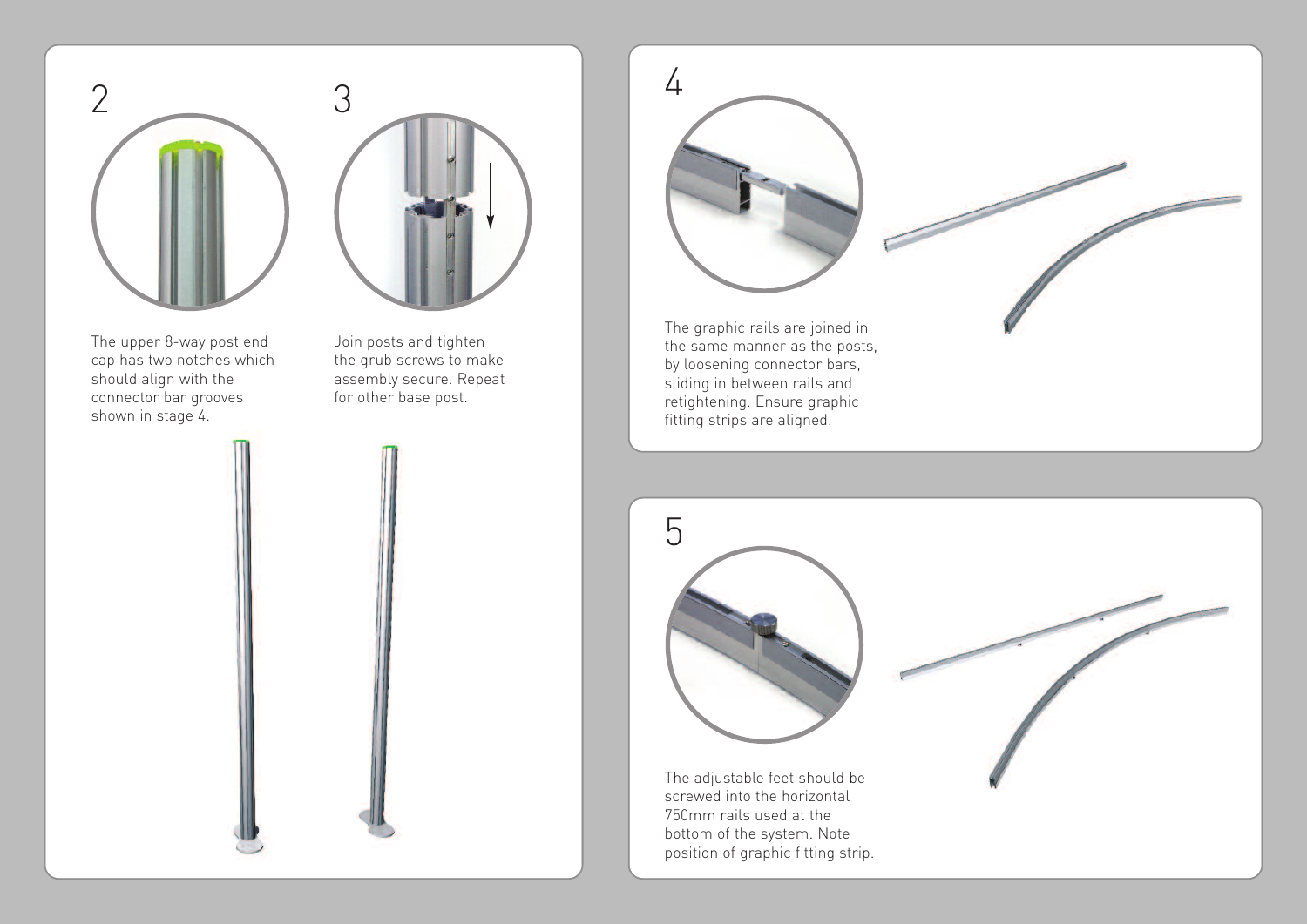

The side and middle\* straight vertical 950mm graphic rails should now be assembled. Note position of graphic fitting strips.



Slot spacer bars into assembled post approx 150mm from top and base. Tighten the grub screws to lock into place.





Slot outer vertical rails onto spacer bars leaving space at bottom for the horizontal graphic rail. Secure in place by tightening grub screws. Single strip line should be on the edge closest to post when viewed from front.